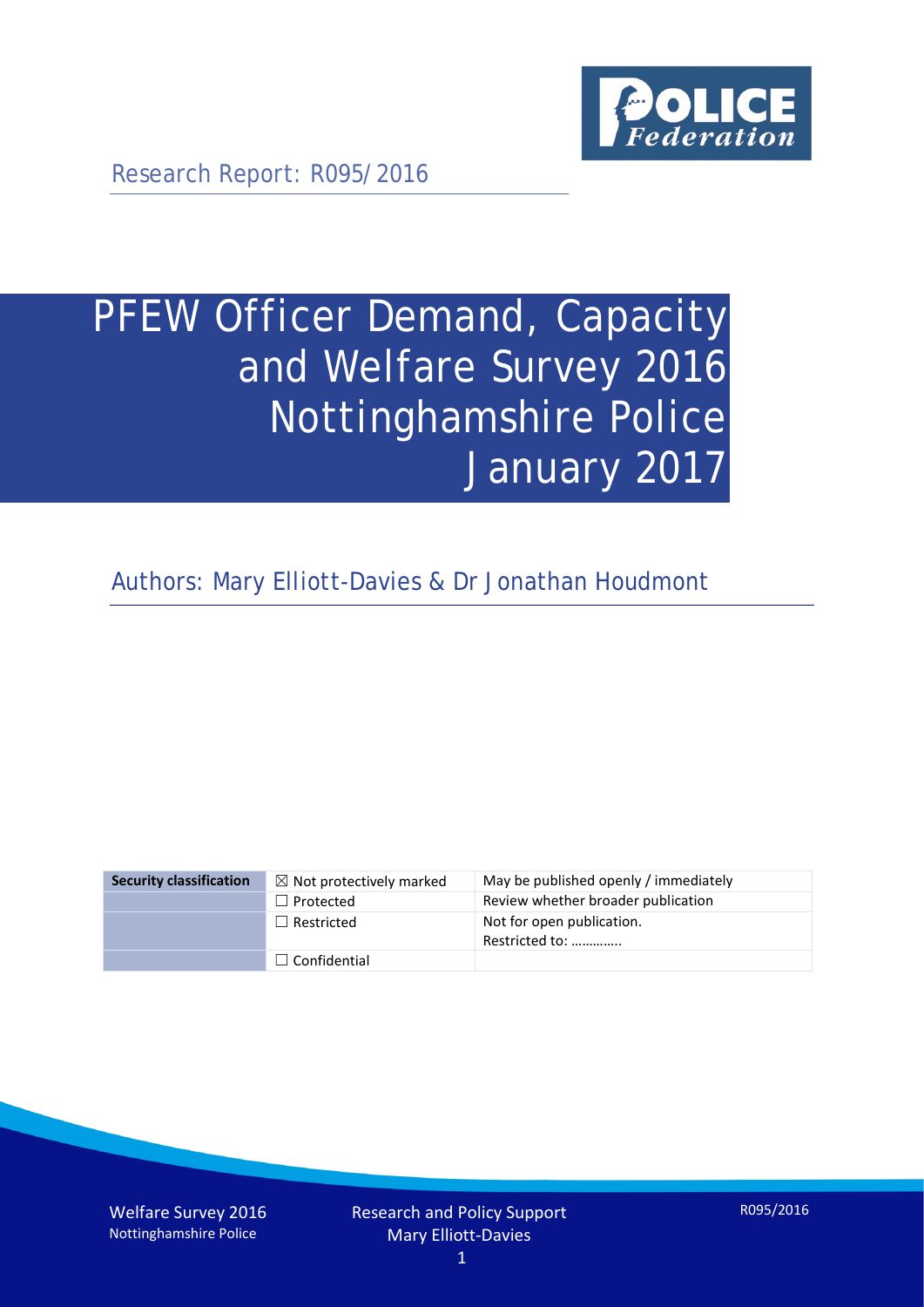# **1. FOREWORD**

#### **INTRODUCTION**

In recent times policing in England and Wales has experienced unprecedented budgetary cuts amount[i](#page-15-0)ng to an 18% real-term reduction since 2010.<sup>1</sup> The impact on police officer numbers has been considerable, with a 14% fall in officer numbers over a seven year period from a high of 143,734 in 2009<sup>[ii](#page-15-1)</sup> to 124,066 in March 2016.<sup>[iii](#page-15-2)</sup> Evidence from a focus group study conducted by the PFEW<sup>[iv](#page-15-3)</sup> highlighted that these reduction's may be having a negative effect on officers individual wellbeing. It was within this context that the 2016 PFEW Officer Demand, Capacity, and Welfare Survey took place.

This report provides a summary of responses to key questions from the 2016 PFEW Officer Demand, Capacity, and Welfare Survey from respondents in **Nottinghamshire Police**.

Where appropriate, details of average responses for the police service as a whole are also presented. However, differences between the national and local responses have not been tested statistically and therefore any differences reported are for guidance only and must be treated with caution.

Force rankings have not been included due to the vast range of response rates across forces (2.1% - 34.2%), making comparisons inappropriate without the application of inferential statistics to address the extreme variations in sample sizes (range: 34 -3909). In addition, forces with less than 100 respondents were not provided with a force level report as their sample size was too small to be representative of the force as a whole and may have enabled identification of individuals based on their demographics.

Please be aware that the total number of responses for each item may vary slightly as not all items were answered by all respondents, and all percentages are rounded to the nearest whole number. In addition, the actual differences between any and all groups may be quite small and these details should be considered when interpreting the data.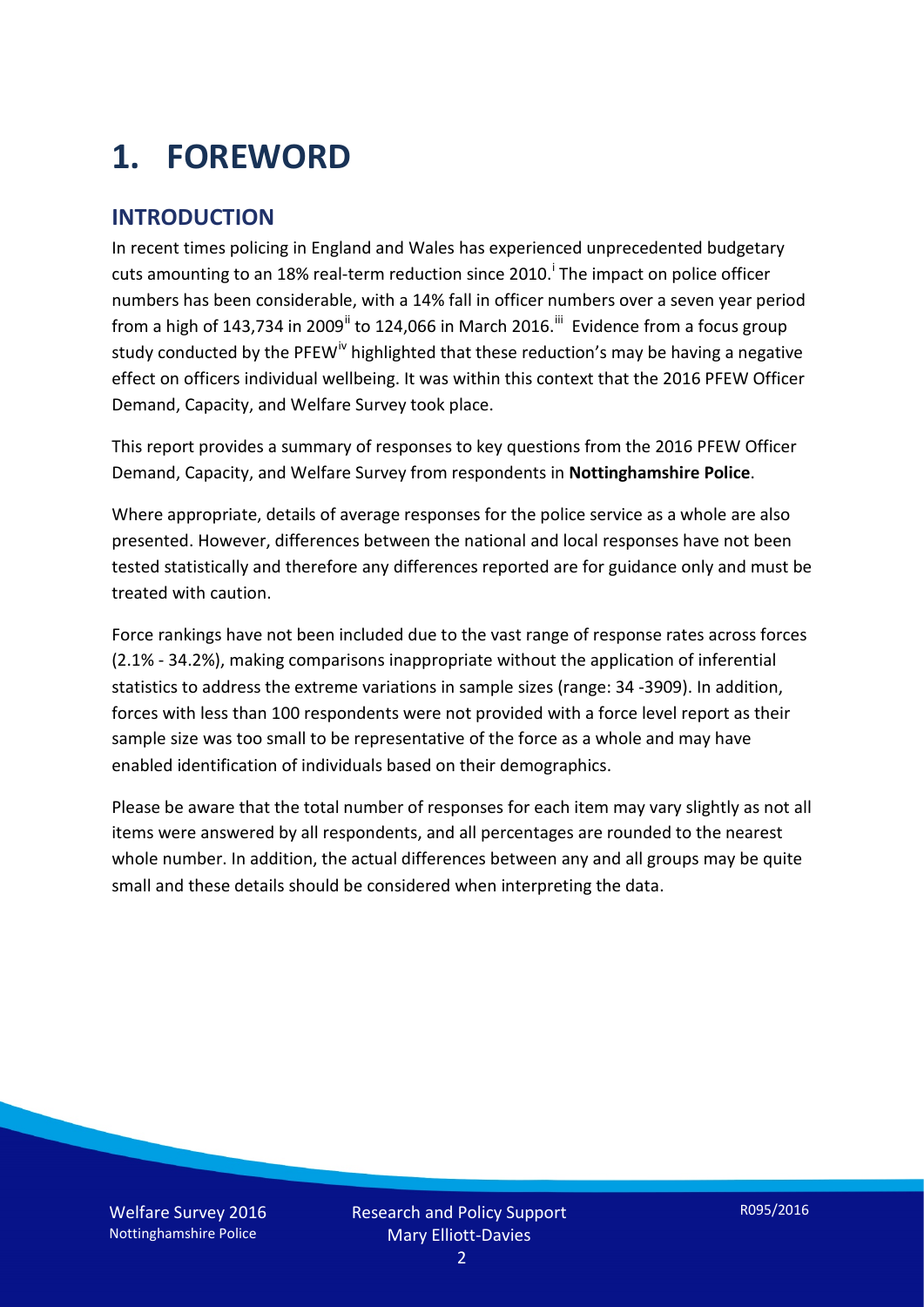#### **RESPONSE RATES AND DEMOGRAPHICS**

Survey responses were gathered over a four-week period in February 2016. All officers of the federated ranks in England and Wales were eligible to participate. Analyses were conducted on a sample of 16,841 responses drawn from all 43 forces across England and Wales.  $^1$  $^1$  The national response rate for the 2016 survey was 14%.

193 responses were received from Nottinghamshire Police, representing a response rate of around 10%.<sup>[2](#page-2-1)</sup> The margin of error for this report has been calculated using the size of the sample and the population. At a 95% confidence level, this force report has a 7% margin of error. If the margin of error is less than 5%, it can be considered to be within the normal bounds of academic rigor.<sup>[3](#page-2-2)</sup> If this threshold has not been met, the results from this report must be interpreted with caution.

Overall 1% of respondents (*N*=237) to the survey declined to state which force they belonged to. These responses have been included within the national data but are excluded from force-level analyses.

71% of responses from Nottinghamshire Police were received from male officers and 29% of responses were from female officers. In regards to rank, 74% of respondents from Nottinghamshire Police were Constables, 17% were Sergeants and 8% were Inspectors or Chief Inspectors. 3% of responses from Nottinghamshire Police were received from Black and Minority Ethnic (BME) officers.

-

<span id="page-2-0"></span> $1$  Data were removed where the respondent indicated they were not currently a police officer or they gave implausible answers – for full exclusion criteria, please see Houdmont & Elliott-Davies (2016).<br><sup>2</sup> Based on March 2016 Home Office figures of officer headcount.

<span id="page-2-1"></span>

<span id="page-2-2"></span> $3$  The generally accepted academic standards is a 95% confidence level with a 5% (or less) margin of error.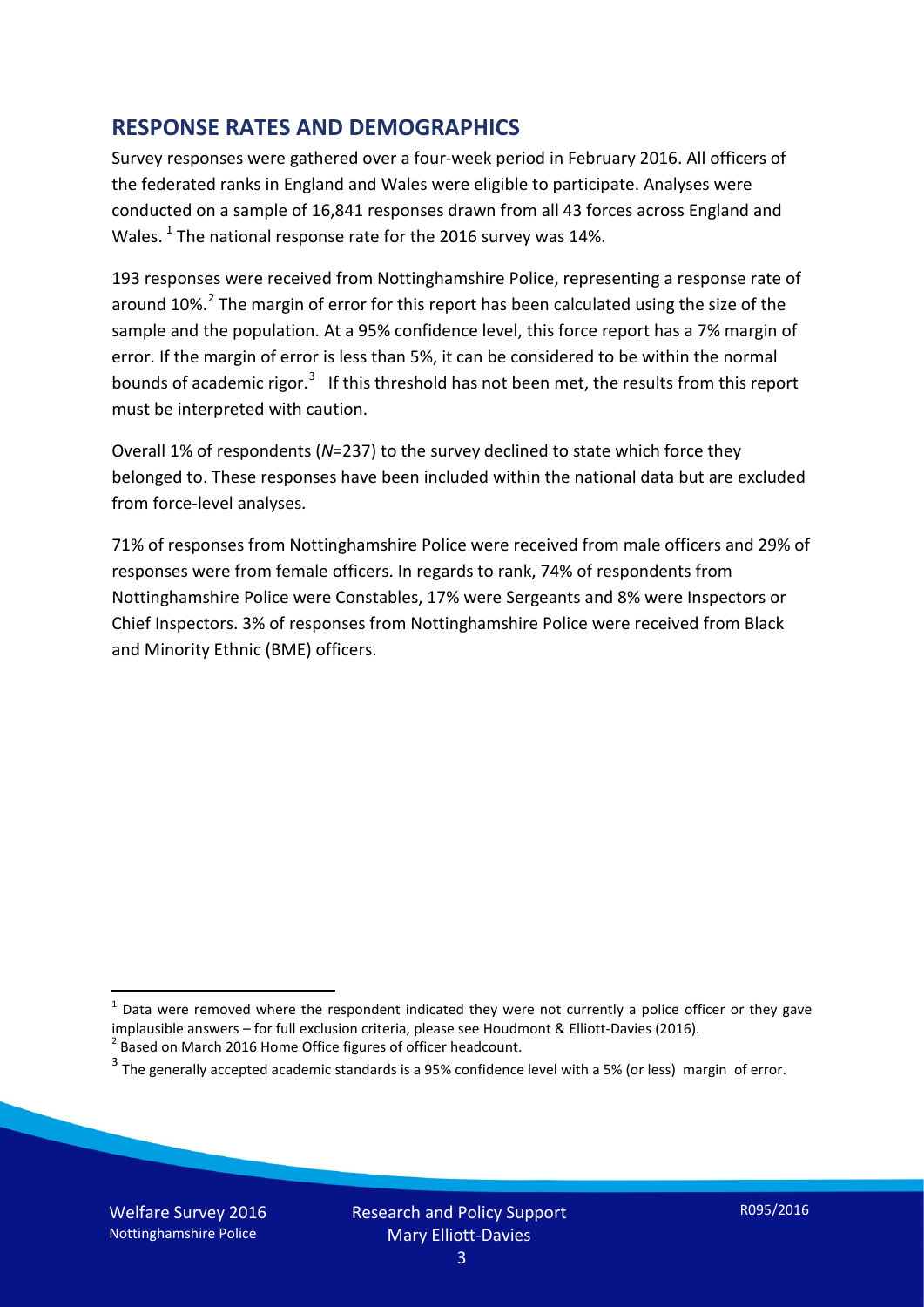# **2. DEMAND**

## **2.1. WORKLOAD**

65% of respondents from Nottinghamshire Police told us that their workload is currently too high. This was lower than the proportion of national respondents who reported their workload was too high (66%).

### **2.2. HSE MANAGEMENT STANDARDS**

The UK Health and Safety Executive published the Management Standards Indicator Tool (MSIT) to assist organisations in the assessment of workers exposure to dimensions of the psychosocial work en[v](#page-15-4)ironment that, if not properly managed, can lead to harm to health.<sup>v</sup> The 25-item version of the MSIT<sup>[vi](#page-15-5)</sup> contains four items that measure job demands.

35% of respondents from Nottinghamshire Police told us that they often or always have unachievable deadlines, and 42% that they have to neglect some tasks because they have too much to do. Findings for the MSIT job demand items for Nottinghamshire Police are presented in Figure 1 below.



#### *Figure 1. Nottinghamshire Police: HSE MSIT Job Demands*

Welfare Survey 2016 Nottinghamshire Police

Research and Policy Support Mary Elliott-Davies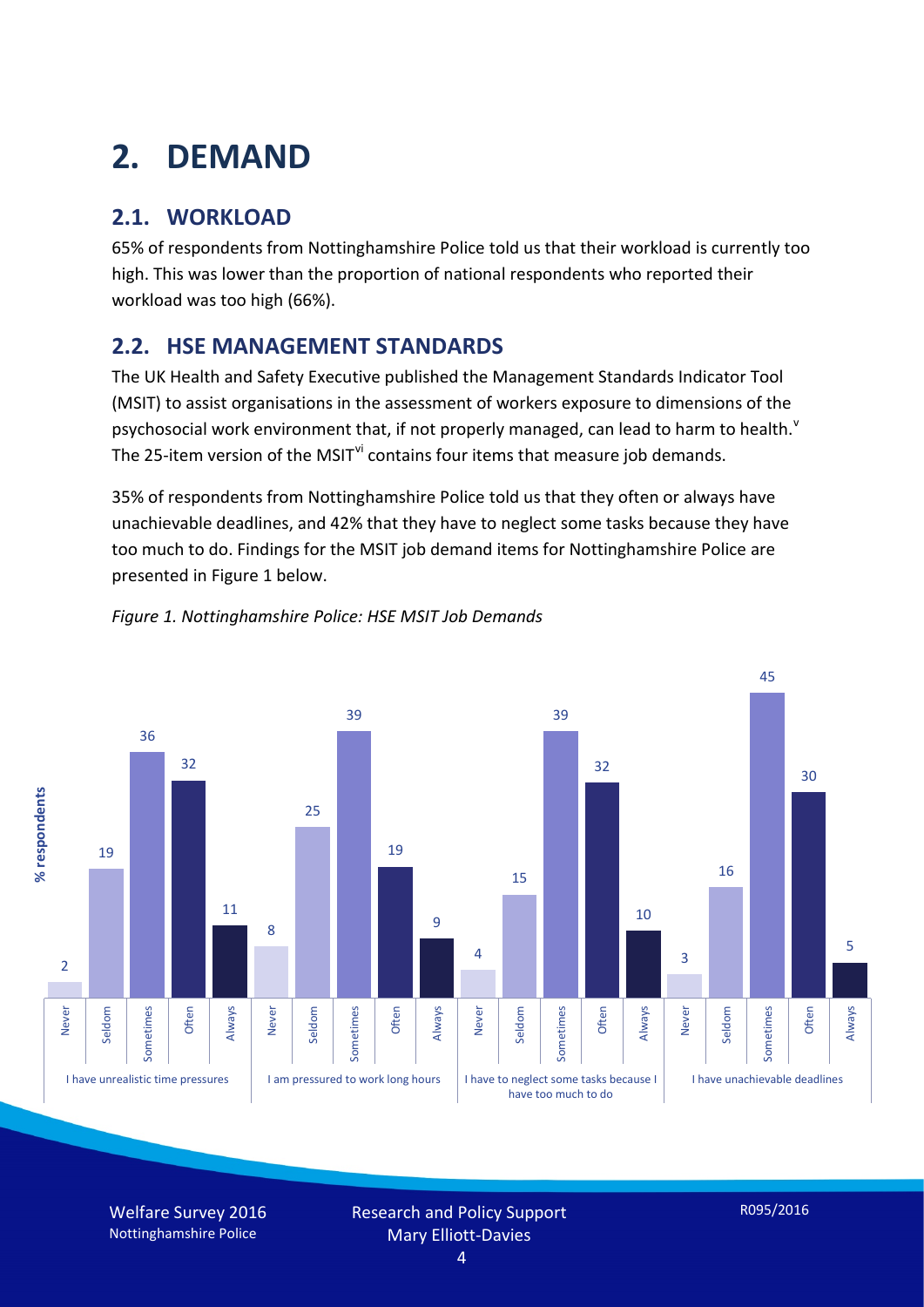#### **2.3. AMOUNT AND PACE OF WORK**

A set of statements were developed for the current study to assess aspects of job demands in regards to the amount and pace of work. Findings for Nottinghamshire Police are presented in Figure 2.





66% of respondents from Nottinghamshire Police *disagreed* or *strongly disagreed* that they were able to meet all of the conflicting demands on their time and 83% of respondents from Nottinghamshire Police *disagreed* or *strongly disagreed* that there are enough officers to manage all the demands made on their team/unit.

Welfare Survey 2016 Nottinghamshire Police

% respondents **% respondents**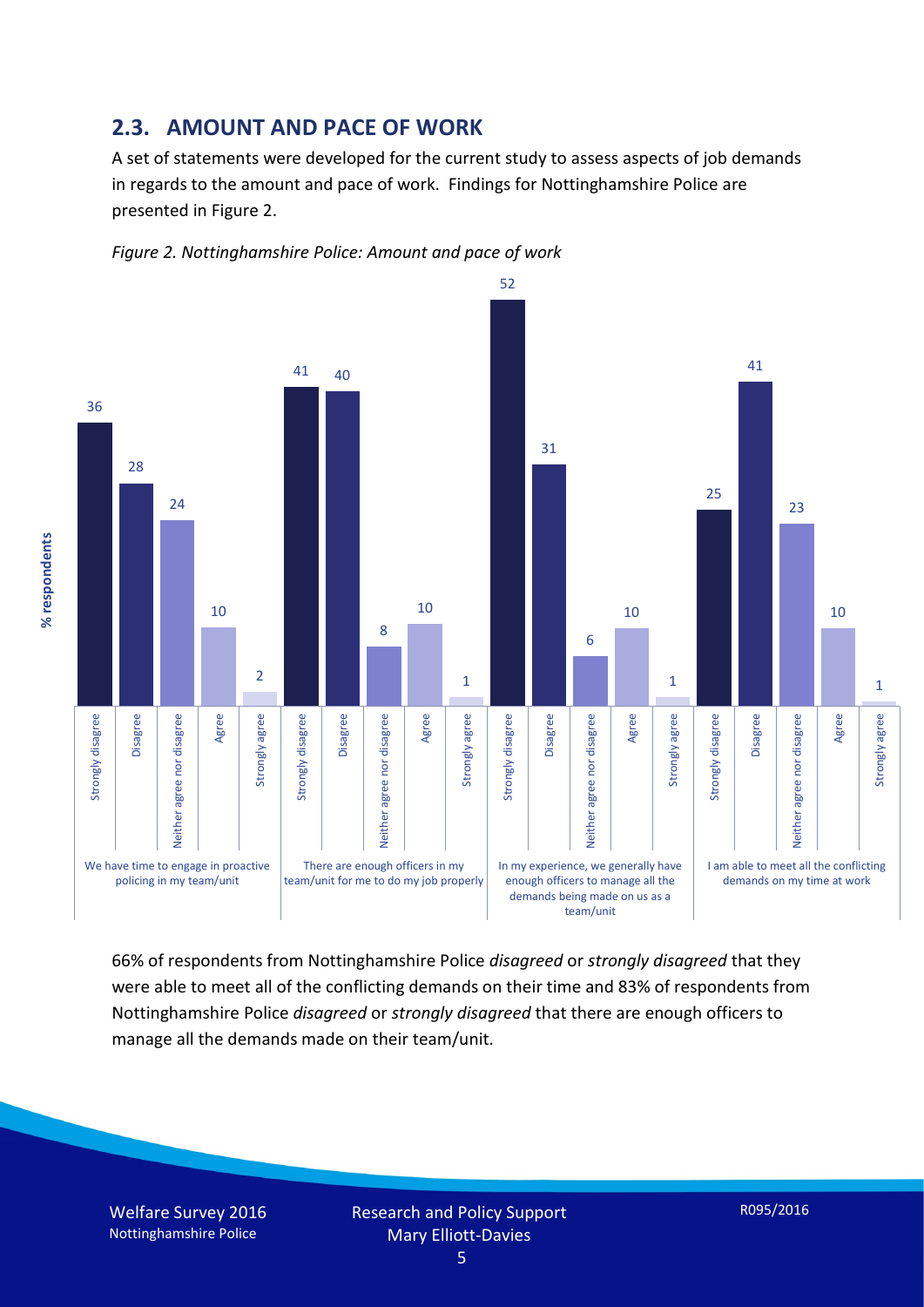# **3. CAPACITY**

#### **3.1. MINIMUM OFFICER STAFFING**

We asked respondents whether or not their team or unit has a minimum officer staffing level and 61% of respondents from Nottinghamshire Police indicated that their team or unit had a minimum officer staffing level. Among respondents whose team or unit had a minimum officer staffing level, 19% indicated that this level was achieved *never* or *rarely*.

#### **3.2. OFFICER STAFFING ARRANGEMENTS**

Respondents were asked whether they had been told how officer staffing levels in their team/unit were determined and whether they felt it was effective. 81% of respondents from Nottinghamshire Police indicated that they had not been told how officer staffing levels are determined, whilst 73% *disagreed* or *strongly disagreed* that the way officer staffing levels are determined seems to be effective. An additional set of statements were developed for this survey to assess aspects of capacity to meet job demands. Results for Nottinghamshire Police are below.



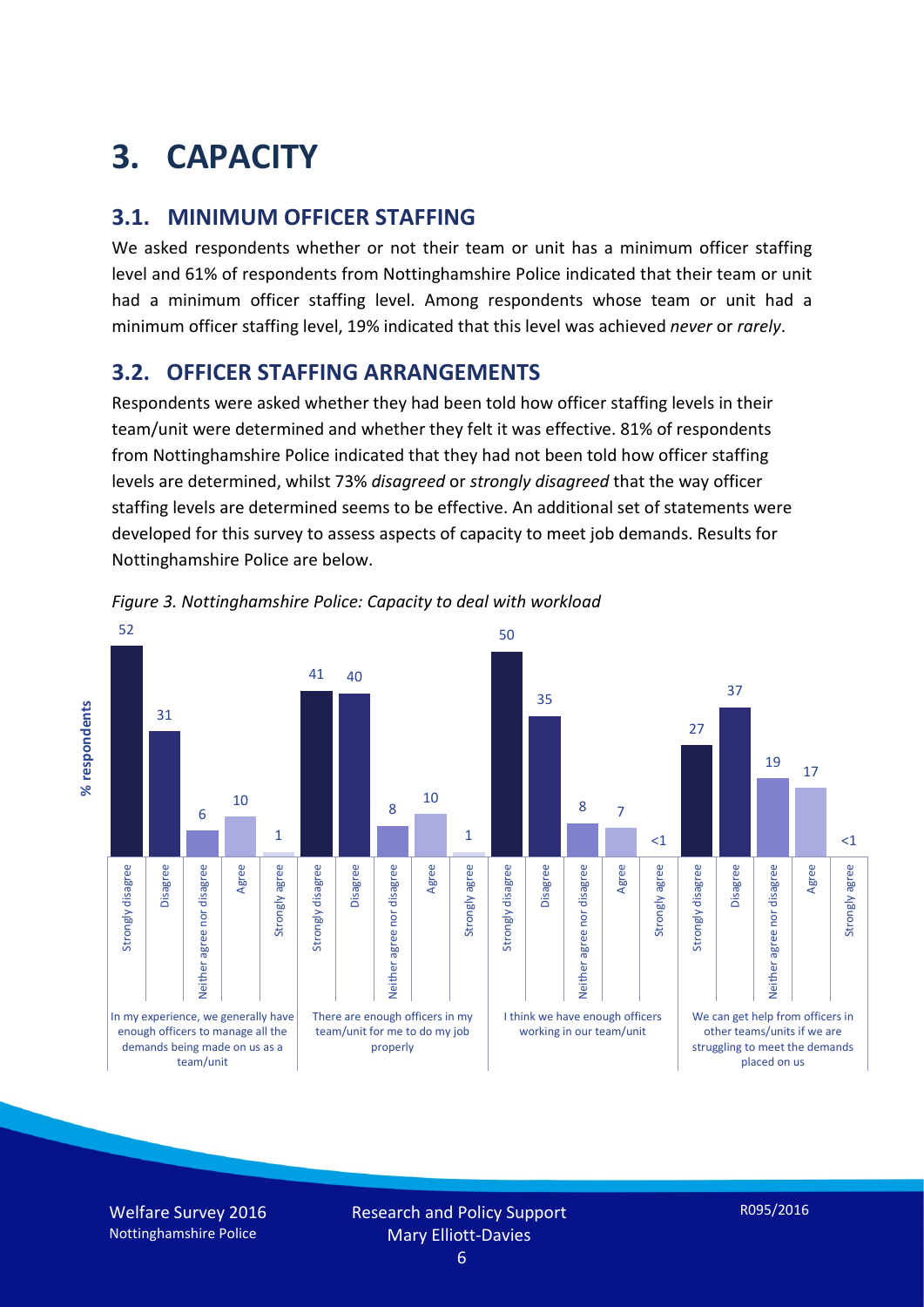## **4. WORK PATTERNS**

#### **4.1. SHIFTS**

Respondents were invited to indicate which of broad shift patterns they typically worked (indicated in Figure 4) and, to the nearest hour, how long their shifts are supposed to last.

4% of respondents from Nottinghamshire Police reported their formal shift duration was more than the 8- 10 hours advised by the Health and Safety Executive<sup>[vii](#page-15-6)</sup> and the Police Negotiating Board.<sup>[viii](#page-15-7)</sup>

#### *Figure 4. Nottinghamshire Police: Shift rotation*



#### **4.2. SINGLE CREWING**

Among respondents from Nottinghamshire Police, for whom this item was applicable (*N*=*151*), 66% reported being single crewed either *often* or *always* over the previous 12 month period, this can be compared with 73% of respondents from the national sample.

#### **4.3. BREAKS, REST DAYS AND ANNUAL LEAVE**

58% of respondents from Nottinghamshire Police were *never* or *rarely* able to take their full rest break entitlement, and 75% reported having had two or more rest days cancelled in the previous 12 month period.

35% of respondents from Nottinghamshire Police told us that they have not been able to take their full annual leave entitlement in the previous 12 month period.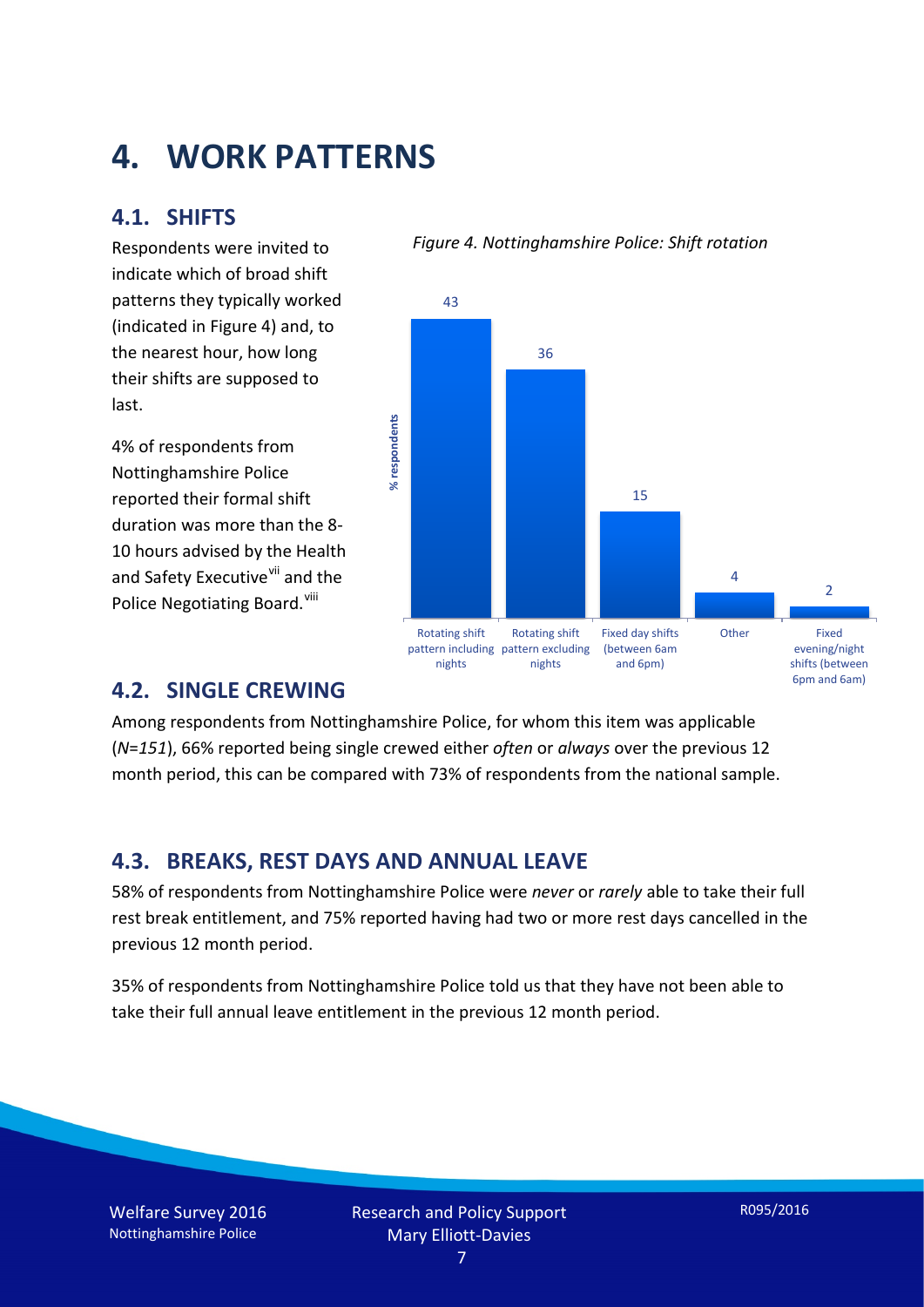# **5. MENTAL HEALTH AND WELLBEING**

### **5.1. SINGLE ITEM INDICATOR**

A top-level broad overview of mental wellbeing was established using an item that asked respondents to indicate whether they had experienced feelings of stress, low mood, anxiety, or other difficulties with their health and wellbeing over the last 12 months.

83% of respondents from Nottinghamshire Police indicated that they had experienced feelings of stress, low mood, anxiety, or other difficulties with their health and wellbeing over the last 12 months. 92% also indicated that these feelings were caused, or made worse by work.

#### **5.2. MENTAL WELLBEING**

Mental wellbeing can be broadly conceptualized as having two dimensions. The first concerns positive affect (i.e. pleasurable aspects of wellbeing such as feelings of optimism, cheerfulness, and relaxation). The second concerns psychological functioning (i.e. such as clear thinking, self-acceptance, personal development, competence, and autonomy).

To investigate mental wellbeing in more detail the two-dimensional structure of mental wellbeing described above was assessed using the short Warwick-Edinburgh Mental Wellbeing Scale.<sup>[ix](#page-15-8)</sup> The use of this scale, which has been widely used in a number of settings, helps us to measure the incidence of wellbeing in the police in a reliable way, allowing credible comparisons. The scale asks individuals to rate their experience during the last two weeks for seven positively framed statements.

Findings for the items for the short Warwick-Edinburgh Mental Wellbeing Scale for Nottinghamshire Police are presented in Figure 5 alongside those for the general public.

#### **5.3. HELP SEEKING**

A question was applied to identify those who had ever **sought help** for feelings of stress, low mood, anxiety, or any other difficulties with mental health and wellbeing. Examples of sources of help were provided including GP, occupational health department, psychologist, therapist, and counsellor.

44% of Nottinghamshire Police respondents had previously sought help for feelings of stress, low mood, anxiety or other difficulties with their mental health and wellbeing, of which 50% had done so within the last 12 months.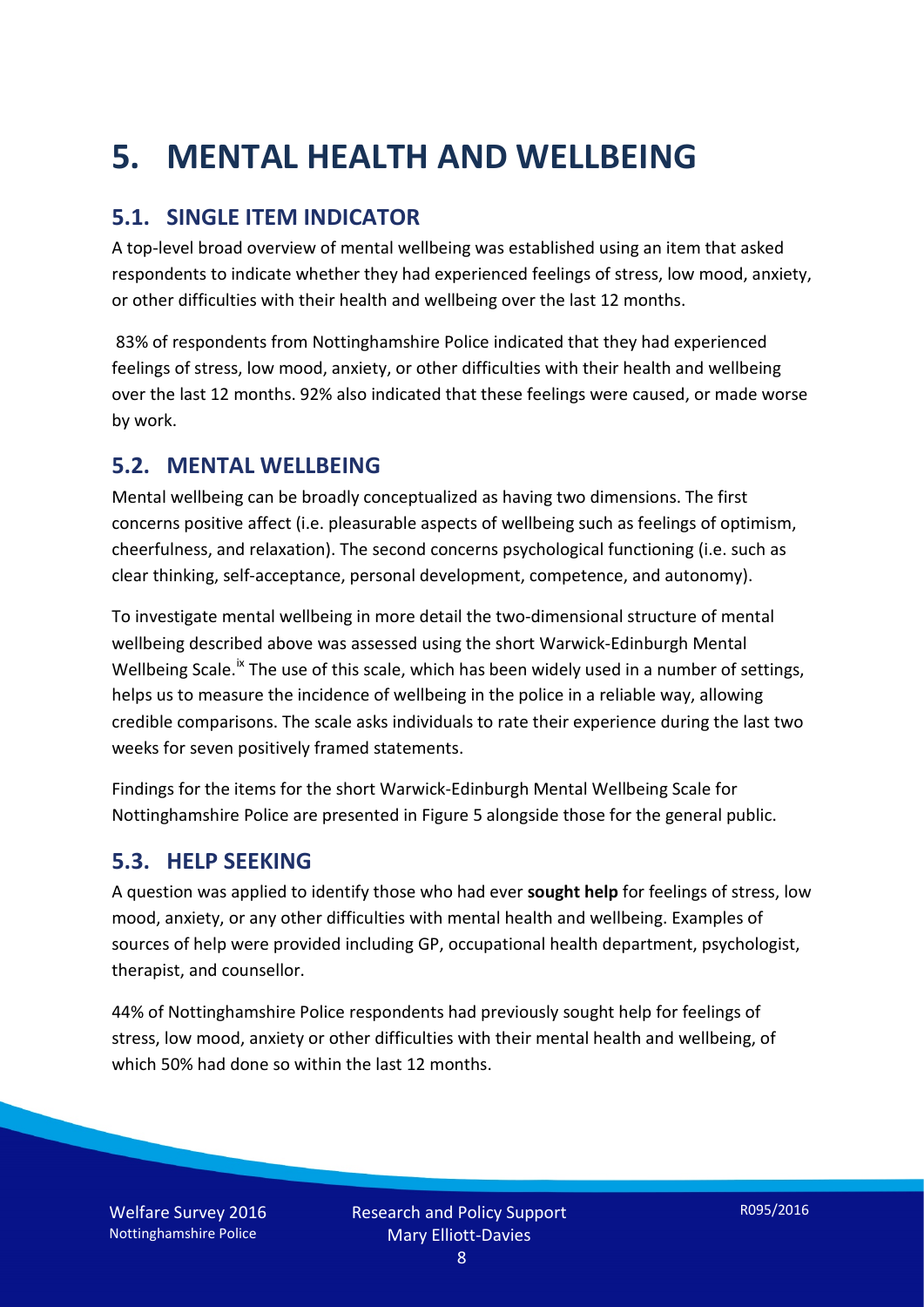

*Figure 5. Nottinghamshire Police:* The Short Warwick-Edinburgh Mental Wellbeing Scale*.*

General Population: North West [England] Mental Wellbeing Survey (2012-23)

Local Response: PFEW Welfare Survey (2016)

### **5.4. STRESS**

Work related stress was measured using a single-item measure. 52% of respondents from Nottinghamshire Police presented with a non-diagnostic case of work-related stress. $^{x}$  $^{x}$  $^{x}$ Stress outside of work was assessed using an adaptation of the work-related stress measure. 6% of respondents from Nottinghamshire Police presented with a non-diagnostic case of stress outside of work.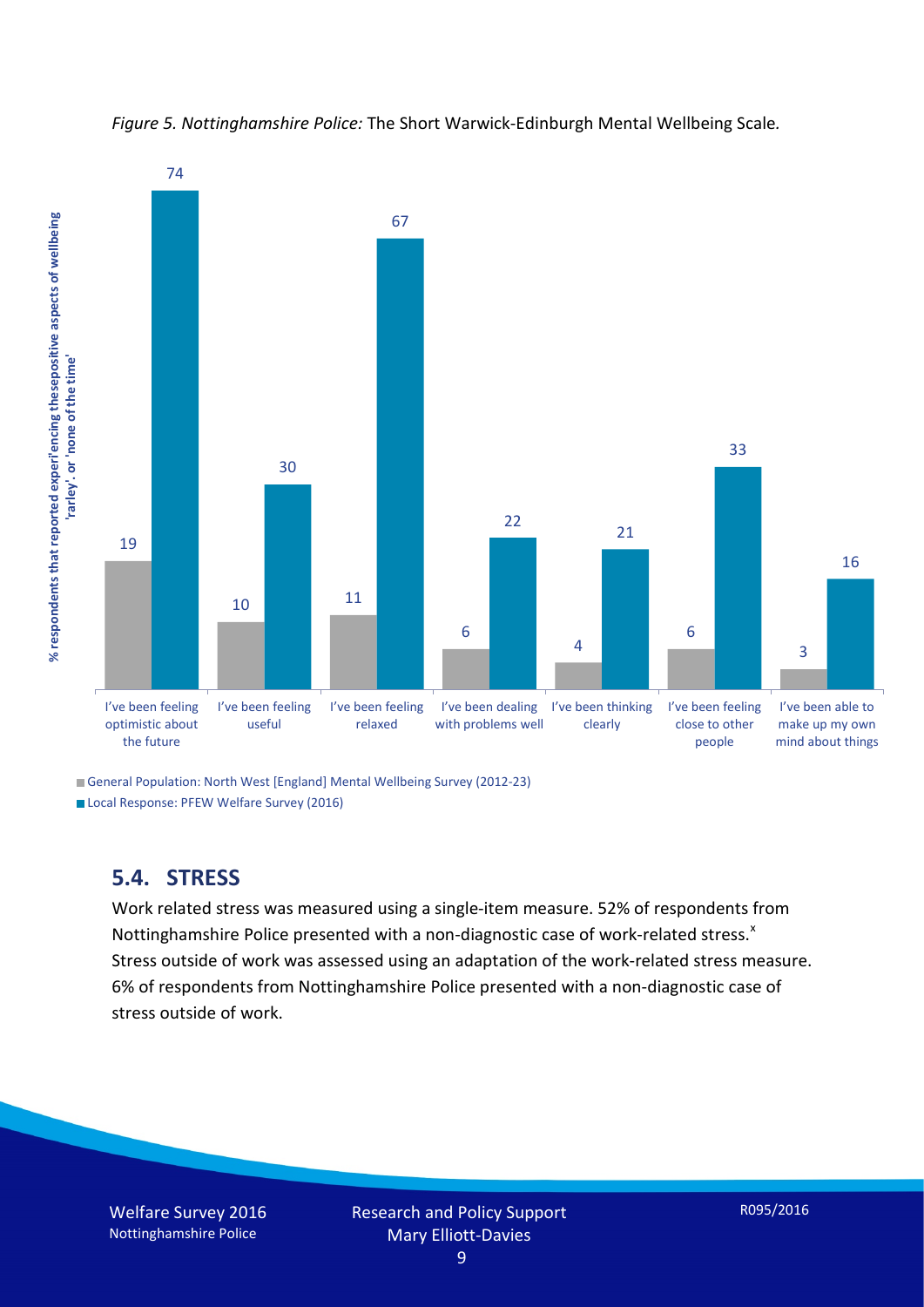# **6. ORGANISATIONAL SUPPORT: MENTAL HEALTH & WELLBEING**

Participants who indicated that they had sought help for difficulties with mental health and wellbeing were presented with additional questions concerning disclosure to a line manager.

#### **6.1. DISCLOSURE**

70% of respondents reported that they had disclosed seeking mental health and wellbeing support to their line managers.

#### **6.2. REASONS FOR NON-DISCLOSURE**

Respondents who did not disclose that they were seeking mental health and wellbeing support were asked to indicate why. Findings are presented in Figure 6 below. Respondents were able to cite as many reasons as applicable.

#### *Figure 6. Nottinghamshire Police: Reasons for non-disclosure*



Reasons for non-disclosure

#### **D**Other

- I didn't want to be treated differently (in a negative way)
- I It wasn't affecting my work so I didn't feeli like I needed to
- I thought it would negatively affect my opportunities for promotion and/or specialisation
- I was worried that my other colleagues would find out

Welfare Survey 2016 Nottinghamshire Police

## Research and Policy Support Mary Elliott-Davies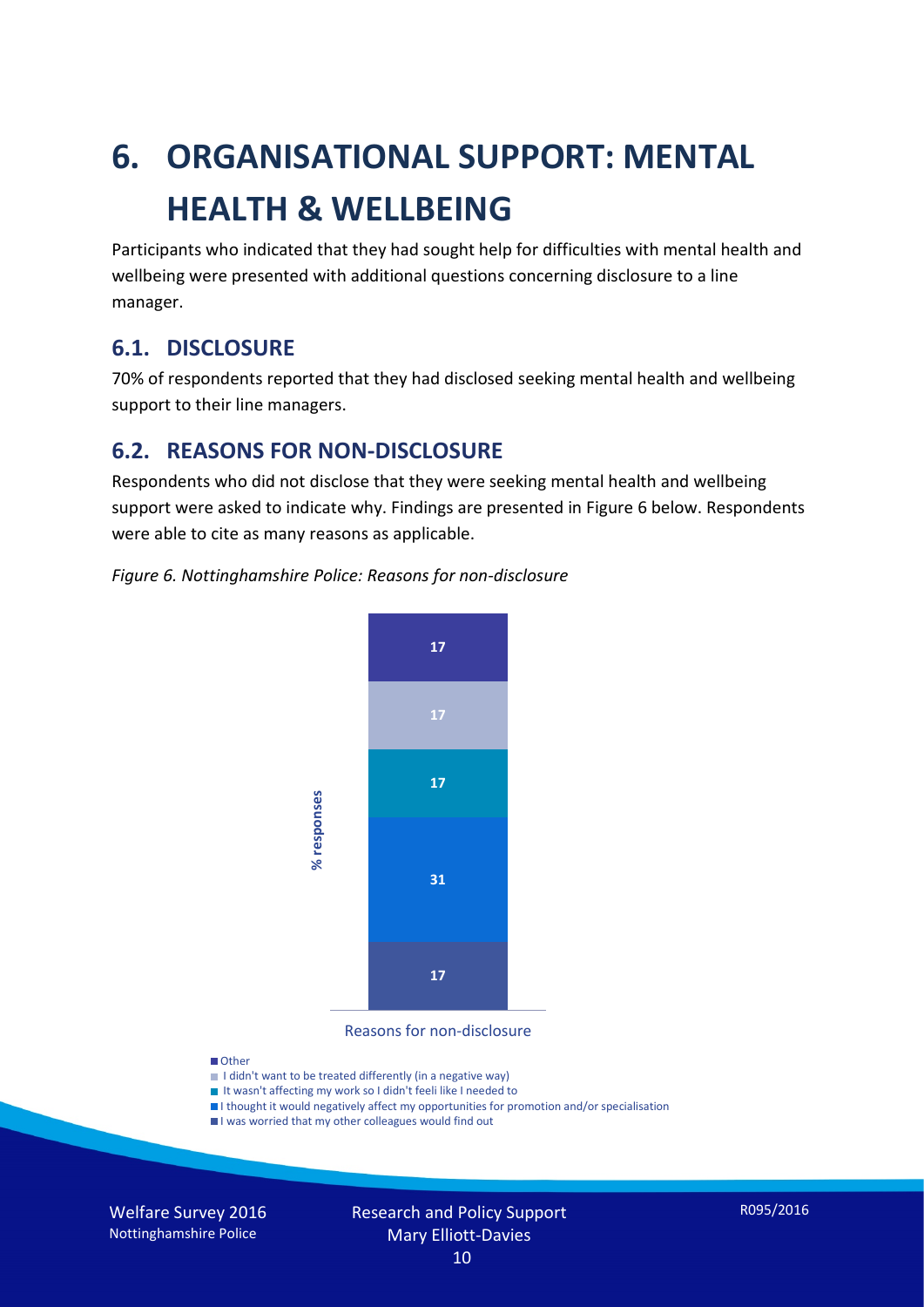#### **6.3. LOCAL ATTITUDES TO MENTAL HEALTH AND WELLBEING**

All respondents were asked about the attitude of the police service towards mental health and wellbeing. Nationally, these were found to be fairly negative. Figure 7 below shows the perception reported by respondents from Nottinghamshire Police.

*Figure 7. Nottinghamshire Police: Attitudes to mental health and wellbeing*

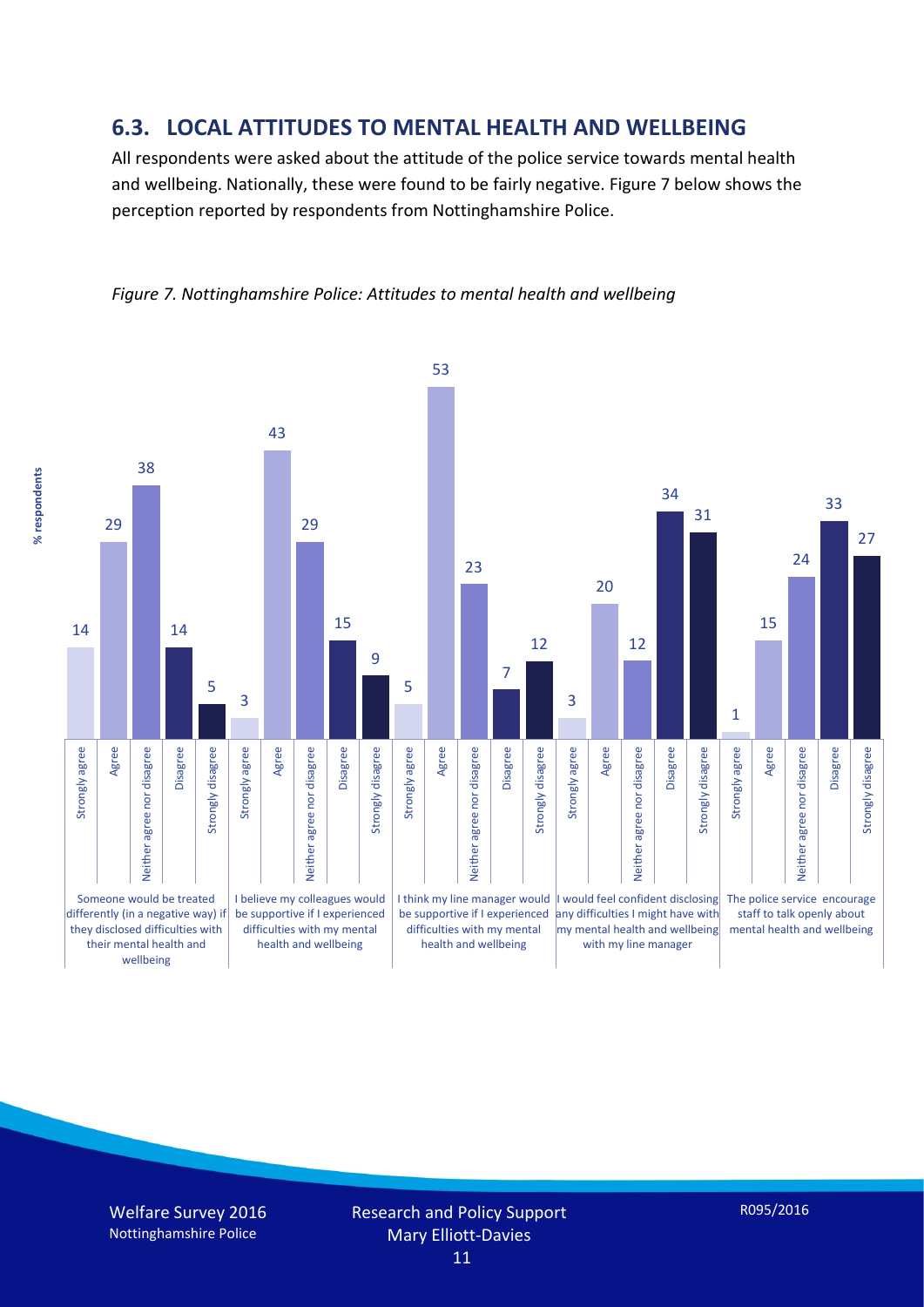# **7. ABSENCE BEHAVIOUR**

## **7.1. ABSENCE**

58% of respondents from Nottinghamshire Police reported one or more days of sickness absence and 26% of respondents indicated that at least one day of their sickness absence was attributable to stress, depression, or anxiety.

## **7.2. PRESENTEEISM AND LEAVEISM**

Presenteeism is the act of attending work while ill. This has been shown to be associated with subsequent health decline, particularly in relation to burnout, $x_i$  and can to lead to elevated absenteeism.<sup>[xii](#page-16-1)</sup> Moreover, evidence suggests that presenteeism can compound the effects of the initial illness and negatively influence job satisfaction, resulting in negative job attitudes and withdrawal from work.<sup>[xiii](#page-16-2)</sup>

Leaveism is a recently coined term to describe hidden sickness absence and work undertaken during rest periods including using allocated time off such as annual leave entitlements to take time off when they are in fact unwell. Findings for Nottinghamshire Police are presented in Figure 8 below.



#### *Figure 8. Nottinghamshire Police: Absence behaviours*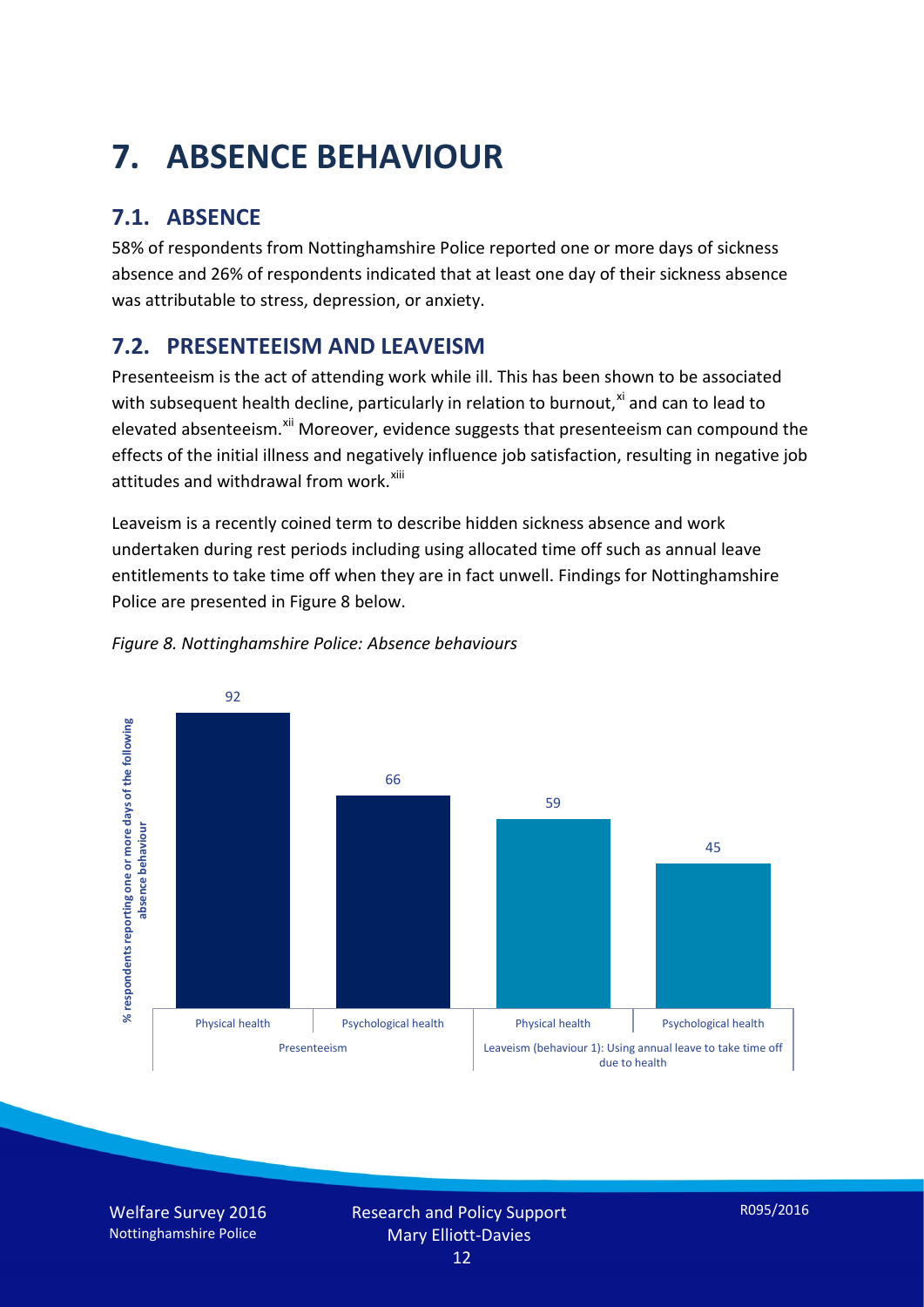# **8. ACCIDENTS, VIOLENCE AND INJURIES**

## **8.1. VIOLENCE**

% respondents **% respondents** Verbal and physical violence was assessed using four questions regarding how often officers received verbal insults, verbal threats, unarmed physical attacks, and attacks with a weapon from members of the public over the previous 12 months. Findings are presented in Figure 9 below.

*Figure 9. Nottinghamshire Police: Frequency of verbal and physical violence from members of the public*



Welfare Survey 2016 Nottinghamshire Police

R095/2016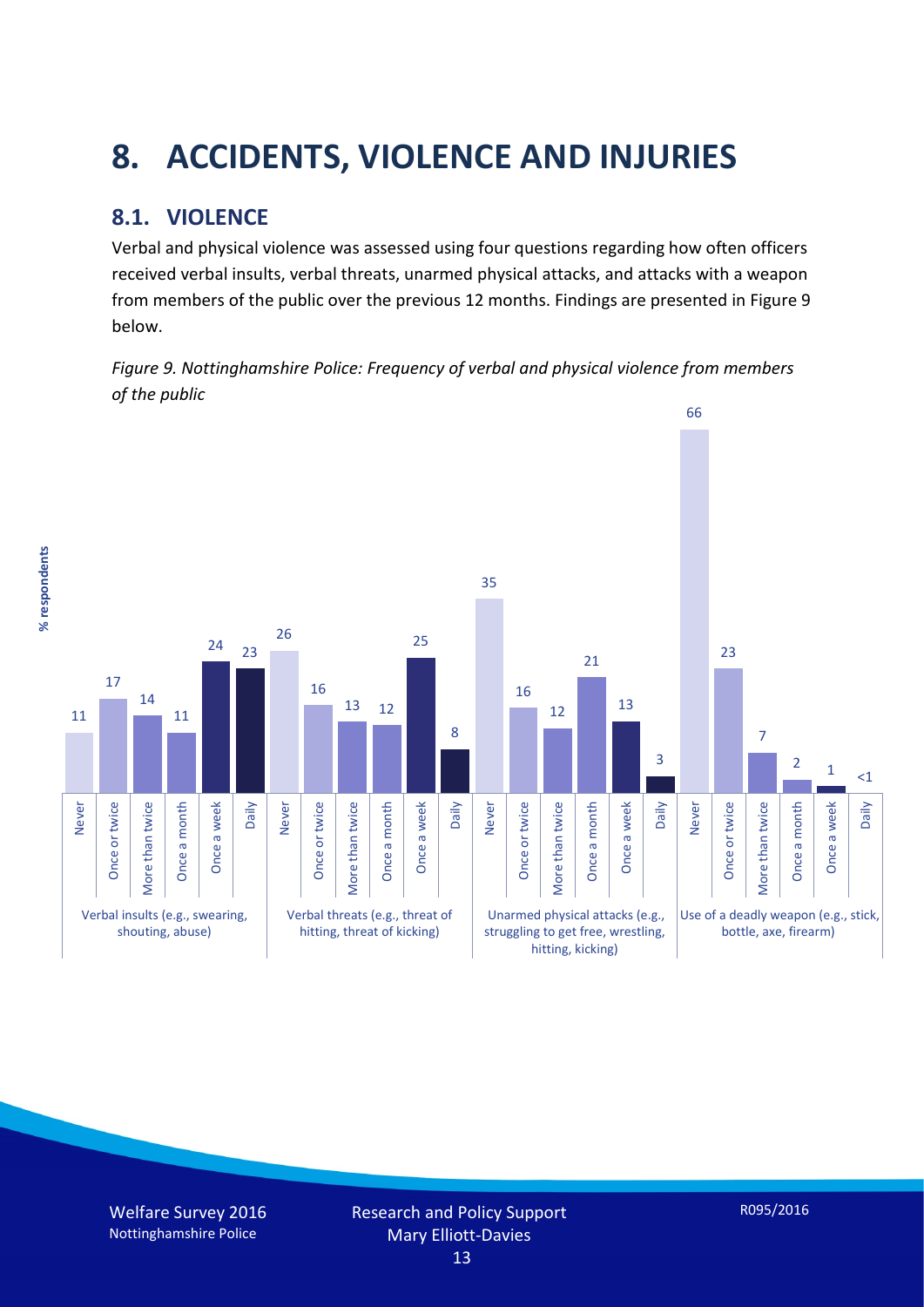#### **8.2. INJURIES DUE TO ACCIDENTS AND VIOLENCE**

27% of Nottinghamshire Police respondents reported that they had suffered one or more injuries that required medical attention as a result of **work-related violence** in the last year – losing more than 112 days in sickness absence. Whilst 34% of Nottinghamshire Police respondents also reported that they had suffered one or more injuries that required medical attention as a result of **work-related accidents** in the last year – losing more than 208 days in sickness absence.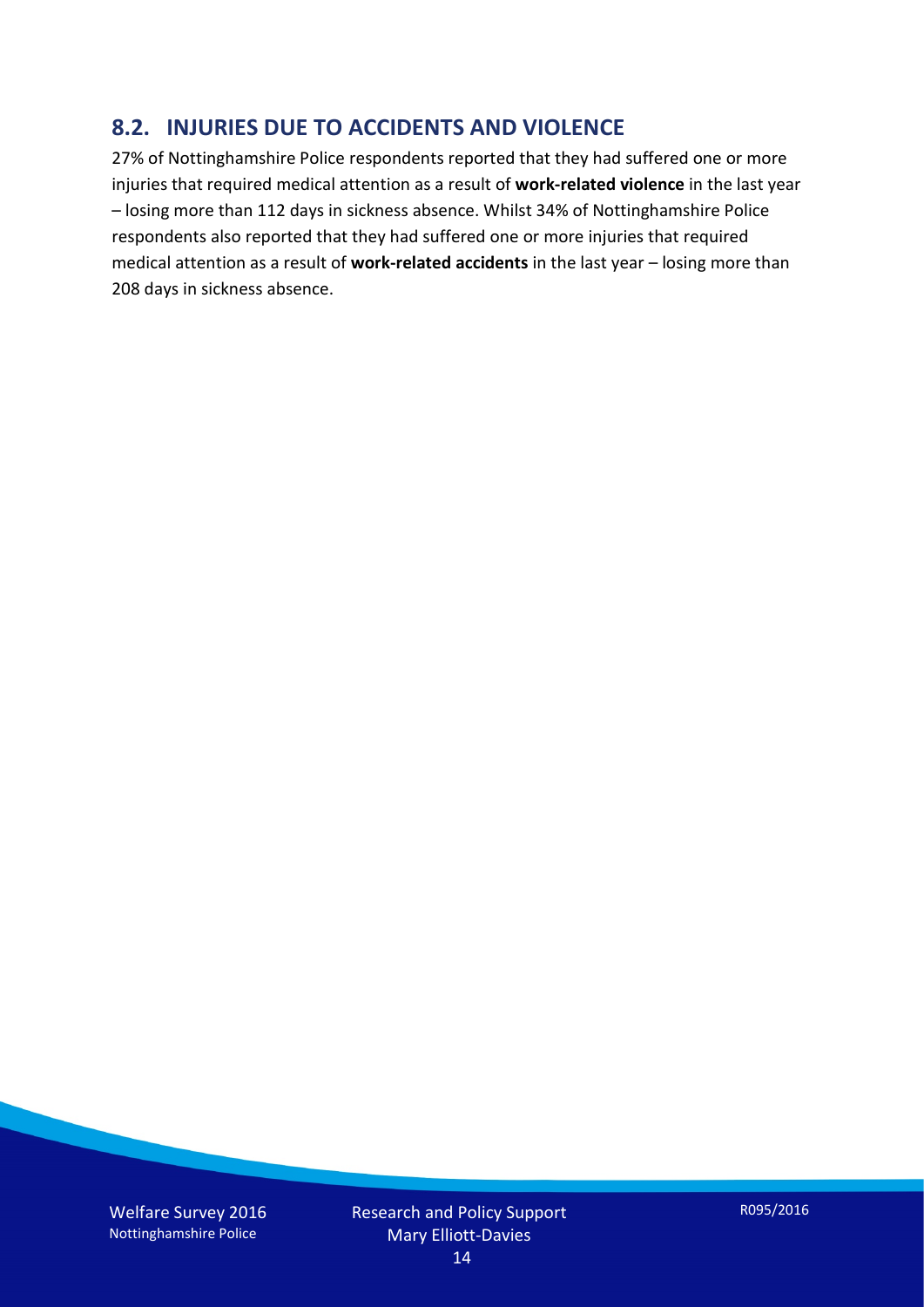## **9. Notes for JBBs**

Additional findings from the 2016 welfare survey are available on request from the Research and Policy department.

The findings of the survey can also be broken down in more detail in terms of different demographic groups, such as rank, role or length of service. However please be aware that we can only go into a certain level of detail with this demographic data in order to preserve respondents' confidentiality.

JBBs wishing to obtain further information can contact Mary Elliott-Davies [\(mary.elliott](mailto:mary.elliott-davies@polfed.org)[davies@polfed.org\)](mailto:mary.elliott-davies@polfed.org) to discuss their requirements. The Research and Policy Department only has one member of staff responsible for these data requests therefore please bear this in mind when contacting the team.

All other interested parties should speak to their local JBB in the first instance.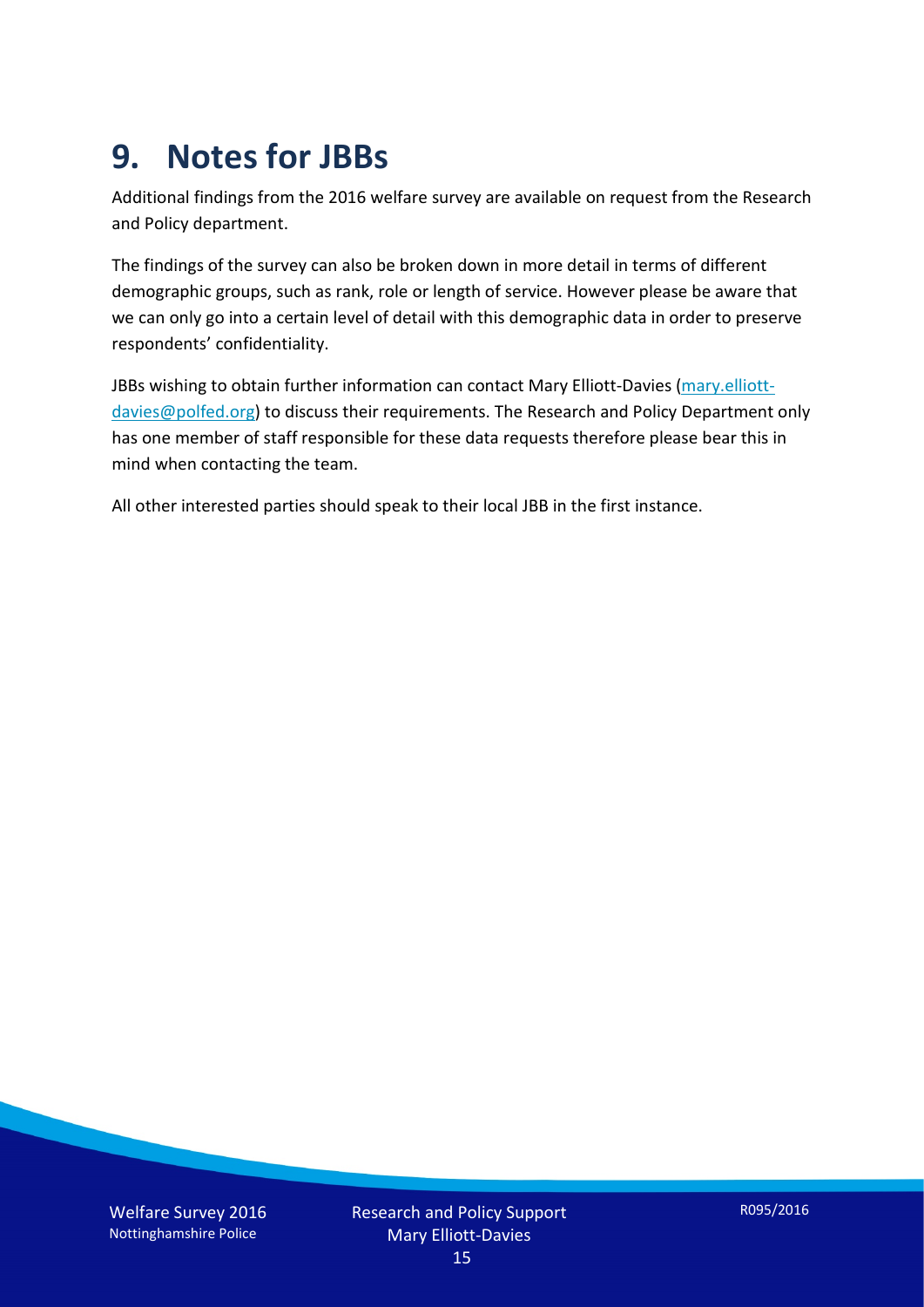# **10. REFERENCES**

<span id="page-15-0"></span>i National Audit Office (2015). Financial Sustainability of Police Forces in England and Wales. Retrieved September 12, 2016, fro[m https://www.nao.org.uk/wp](https://www.nao.org.uk/wp-content/uploads/2015/06/Financial-sustainability-of-police-forces.pdf)[content/uploads/2015/06/Financial-sustainability-of-police-forces.pdf](https://www.nao.org.uk/wp-content/uploads/2015/06/Financial-sustainability-of-police-forces.pdf)

<span id="page-15-1"></span><sup>ii</sup> Home Office (2010). Police Service Strength: England and Wales, 31 March 2010. Retrieved September 12, 2016, from [https://www.gov.uk/government/uploads/system/uploads/attachment\\_data/file/115745/hosb1410](https://www.gov.uk/government/uploads/system/uploads/attachment_data/file/115745/hosb1410.pdf) [.pdf](https://www.gov.uk/government/uploads/system/uploads/attachment_data/file/115745/hosb1410.pdf)

<span id="page-15-2"></span><sup>iii</sup> Home Office (2016). Police Workforce, England and Wales, 31 March 2016. Statistical Bulletin 05/16. Retrieved September 12, 2016, fro[m https://www.gov.uk/government/statistics/police](https://www.gov.uk/government/statistics/police-workforce-england-and-wales-31-march-2016)[workforce-england-and-wales-31-march-2016](https://www.gov.uk/government/statistics/police-workforce-england-and-wales-31-march-2016)

<span id="page-15-3"></span><sup>iv</sup> Elliott-Davies, M., Donnelly, J., Boag-Munroe, F., & Van Mechelen, D. (2016). 'Getting a battering' The perceived impact of demand and capacity imbalance within the Police Service of England and Wales: A qualitative review. The Police Journal, 89, 2, 93-116.

<span id="page-15-4"></span><sup>v</sup> Cousins, R., Mackay, C., Clarke, S., Kelly, C., Kelly, P., & McCaig, R. (2004). 'Management Standards' and work-related stress in the UK: Practical development. *Work & Stress, 18*, 113–136; Mackay, C., Cousins, R., Kelly, P., Lee, S., & McCaig, R. (2004). 'Management Standards' and work-related stress in the UK: Policy background and science. *Work & Stress, 18*, 91–112.

<span id="page-15-5"></span>vi Edwards, J., & Webster, S. (2012). Psychosocial risk assessment: Measurement invariance of the UK Health and Safety Executive's Management Standards Indicator Tool across public and private sector organizations. *Work & Stress, 26*, 130–142

<span id="page-15-6"></span>vii HSE.(2006).Managing shift work: *Health and Safety Guidance*. HSE Books, HSG256, ISBN 9780717661978, Crown Copyright.

<span id="page-15-7"></span>viii Home Office. (2010). Guidance on Variable shift arrangements for police officers [PNB circular] 016-2010.

<span id="page-15-8"></span><sup>ix</sup> Stewart-Brown, S., Tennant, A., Tennant, R., Platt, S., Parkinson, J., & Weich, S. (2009). Internal construct validity of the Warwick-Edinburgh Mental Well-being Scale (WEMWBS): A Rasch analysis using data from the Scottish Health Education Population Survey. *Health and Quality of Life Outcomes, 7*: 15.

<span id="page-15-9"></span>x Smith, A., Johal, S., Wadsworth, E., Davey Smith, G., & Peters, T. (2000). The Scale of Perceived Stress at Work: The Bristol Stress and Health at Work Study. Contract Research Report 265/2000. Sudbury: HSE Books.